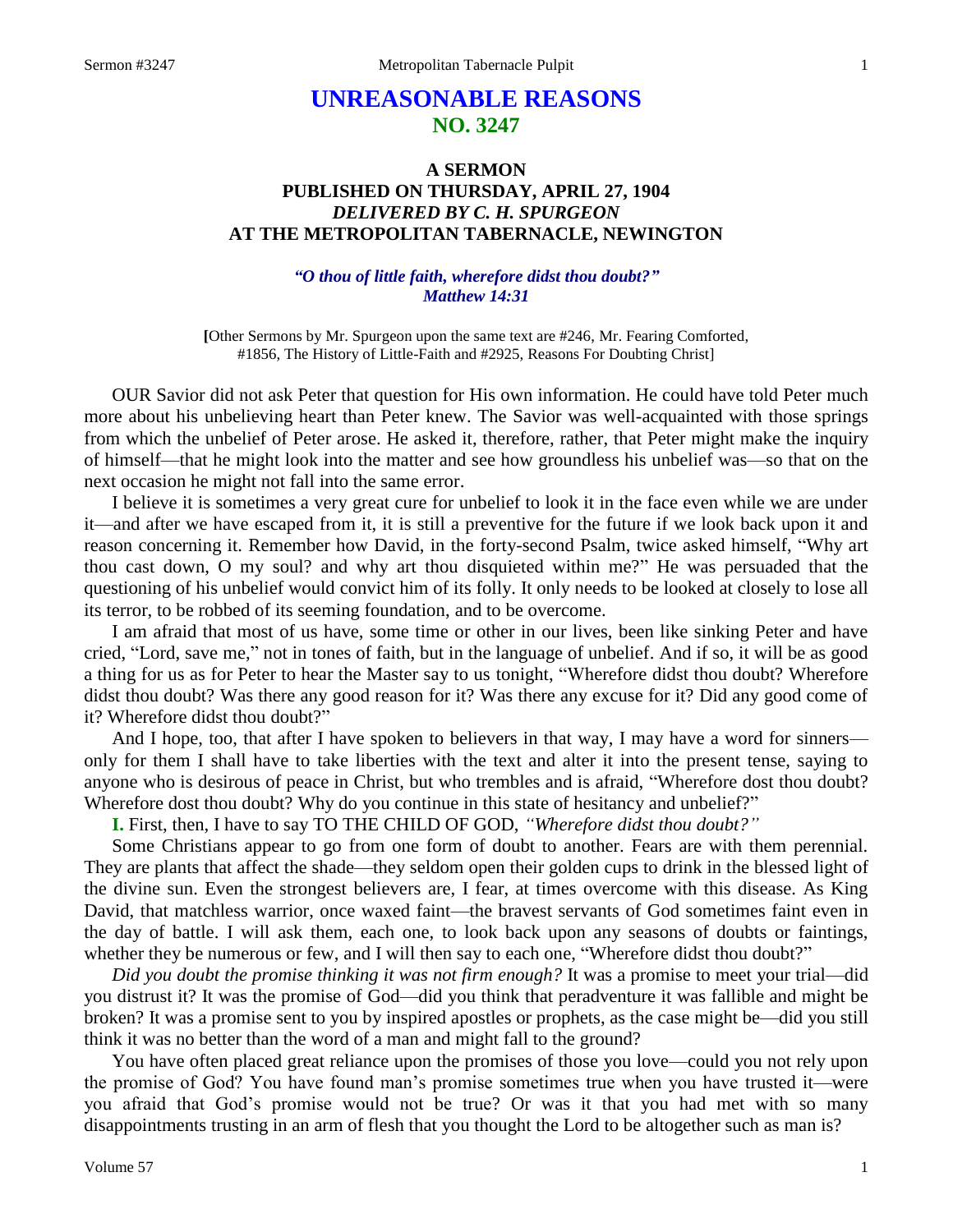Did you think that He was a man that He would lie, or the son of man that He would repent? Did you forget that Jesus Christ made the promises Yea and Amen in Himself to the glory of God? Was that the reason? If so, how wicked it was to doubt the promise of God! How could you do it?

*Did your unbelief assail the promise in itself?* Did you think your deliverance a matter of such difficulty that omnipotence could not accomplish it? Were you in such want that you supposed the stores of heaven could not supply you? Were you of their mind who said, "Can God furnish a table in the wilderness?" Or of his who exclaimed, "If the LORD would make windows in heaven, might this thing be?"

Did you conceive that anything was too hard for the Lord? That His arm was shortened, that He could not save, that His granaries were empty, that He could not feed you? Did you think that the river of God, which is full of water, was dried up? Did you conceive that the munitions wherein you dwelt were no longer munitions of rock, but of crumbling sand, that your bread would not be given you and that your water would not be sure, because God had failed?

Beloved, if that thought lay at the bottom of your unbelief, was it not a baseless thing indeed? What a slander upon God and upon God's almightiness, to think that He had promised what He could not perform! Whether it was His truthfulness or His power which your unbelief attacked, it was equally a wanton and an unpardonable thing. God will pardon it, I know, but I mean that it was unpardonable to yourself, for surely you must now feel as if you could not forgive yourself for having doubted either the power or the truthfulness of your God.

Where else did the unbelief lie? *Had you something in your own experience which troubled you?*  Was there something which you remembered in the past of failure on God's part? I will ask you though I do not want you to answer to anyone but just to whisper the answer to yourself—Had there been a cause in some dark hour? Had He forsaken you? Had He proved as Ahithophel?

Though you had eaten with Him, did He lift up His heel against you? Did He turn a deaf ear to you when you sought Him in the hour of peril? Had He then been false after all? Was there something dark and mysterious to others, which to yourself was made plain by the belief that the Lord had deceived you, that He had utterly failed and changed? Was it so? You repudiate with horror the thought.

Then, beloved, "Wherefore didst thou doubt?" Since already you deny that the promise made you doubt, or that the Promiser was one whom you had cause to doubt—since also you must now confess that there was nothing in your experience that could have caused you to doubt, because the past had all been a proof of the faithfulness of God, then—"Wherefore didst thou doubt?"

The child that has always been fed by its father, to whom the father has always been kind, loving, and tender, who then doubts without any sort of reason, is surely to be blamed. Dear child, what are you at?

Here is a beloved wife, we will say, and for many years she has been the joy of her husband. He has done all for her comfort that she could desire—yes, and often before she has expressed her desire, he has anticipated her wants and made her life very happy in her confidence in him. And now is she going to doubt him?

"No," she says, "I would not do him that injustice. In all my life with him I have had no reason to distrust him, therefore I cannot wantonly throw away my confidence." Well, child of God, there was never husband so tender to his spouse as your God has been to you. There was never one on earth, in any relationship, that has proved his faithfulness to another as your Lord, your Bridegroom, has proved His faithfulness to you.

If you will never doubt till you have cause to doubt Him, doubting will never trouble your spirit. But you have doubted Him, and the question comes cuttingly to you, under such an aspect, "Wherefore didst thou doubt?"

*Was there something about the experience of others that led you into doubt and fear?* We will imagine that you met with some older person—someone who had long been a pilgrim on the road to heaven—who took you aside and holding you as the ancient mariner detained the wedding guest, said to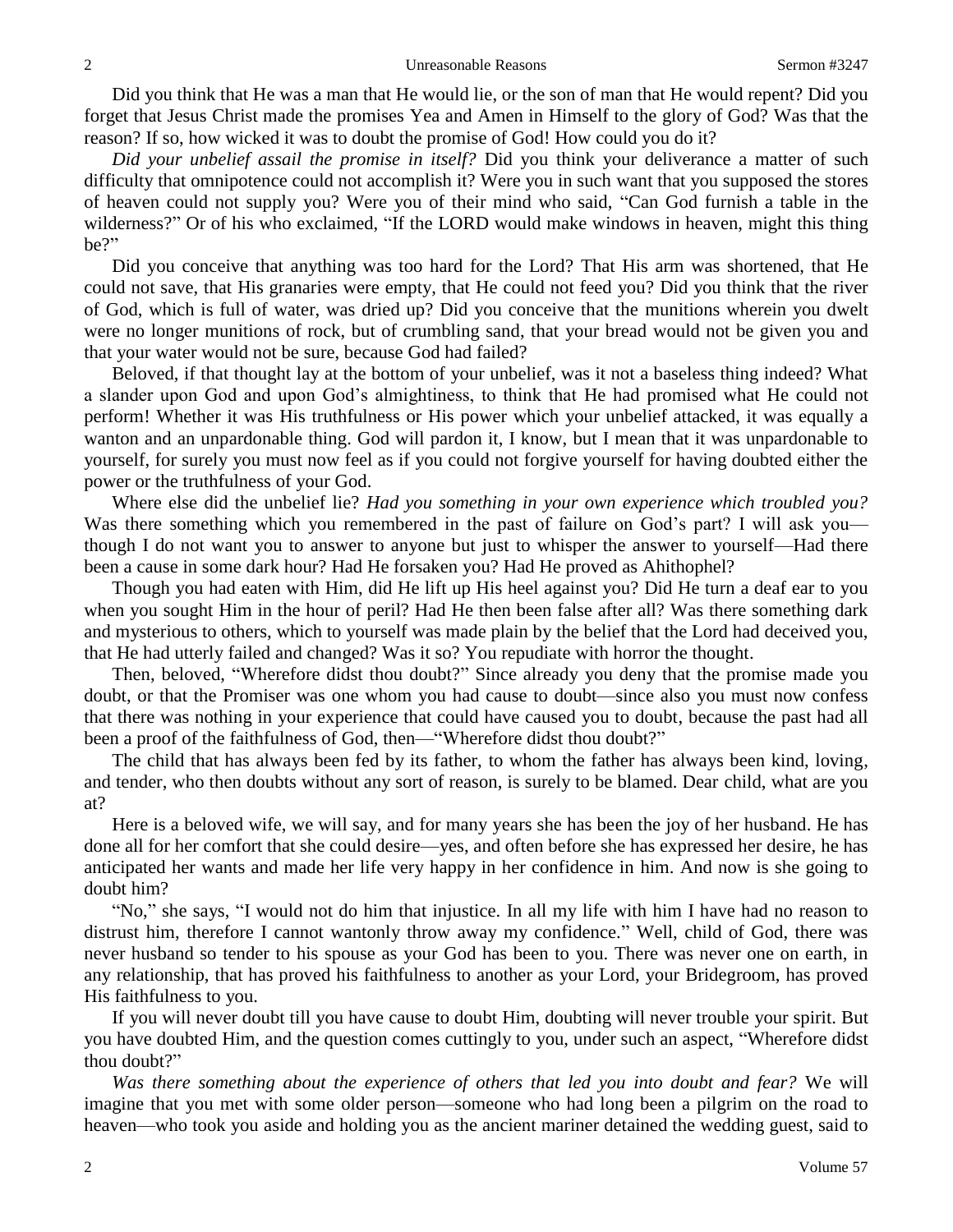you, "It is a fiction that God is true and you are a dupe if you trust Him, for I have gone on a pilgrimage, and though it was fair at setting out, I found it foul along the road. And the promises I relied upon failed me. I came to them as wells in the desert, and found them dry. I looked up to them feeling that they were as sure as the sunshine, but they did not warm me. God had forgotten to be gracious and in His anger He had shut up the heart of His compassion."

Have you met with such a being? I have seen many of God's people—my experience and observation have been rather wide—but I have never met with one who has come to me to make an *expose* of his God and say, "I have been deceived by Him."

We have seen some of them on their dying beds, and dying men let out tales sometimes, and tell truths unthought of before. They are not able to keep secrets then. I think I have known some of them, honest men, who at such times, close upon the borders of eternity, could not have lied—they were not accustomed to do so at other times, but then I am sure the truth would have been imperative upon them had it not been so before—and they have declared that not one good thing had failed of all that the Lord God had promised.

Their declaration was that they had found Him faithful and true. In six troubles He had been with them, and in seven He had not forsaken them. Well, then, "Wherefore didst thou doubt?" If there has been no story told you by another, and no information from those who have gone further on the road than you have, which would lead you to distrust your God, wherefore, oh! wherefore, without any reason or cause whatever, "Wherefore didst thou doubt?"

*Did you doubt because you thought the covenant was an unworthy thing?* You know it is "ordered in all things, and sure." You have learnt from God's Word that it stands fast like the great mountains and abides like the eternal hills. You are not of these who think that God has entered into covenant with His dear Son and yet will run back from it. You do not suspect that a covenant, which has been ratified as the covenant of grace has been, will ever come to an end. I am sure you do not. Wherefore then didst thou doubt, when there is a covenant, a divine covenant, ever standing?

Have you forgotten that the covenant was sealed with an oath? God swore, and because He could swear by no greater, He swore by Himself. Will you look the fact in the face, that to doubt one promise in the covenant amounts to an accusation of perjury against the Most High? I tremble to think that such guilt may have lain upon my own soul, and I desire to be cleansed from this high crime and misdemeanor of doubting my God. For who can imagine that God can lie when He swears, that after having lifted His hand to heaven, and sworn by Himself, He can possibly draw back from a single word which that oath confirms?

Then, to make assurance doubly sure, there comes in, over and above the oath, the blood. The blood of victims always ratified the covenant—and the blood of Jesus Christ has ratified the covenant of grace. What! Can you not trust the bleeding Son of God? His blood is on the promise, and can that promise be a slighted thing never to be redeemed by a God of grace? Has He given it, and will He make it to become a dead letter, and suffer His enemies to throw it in His teeth and say, "He spoke, but He did not fulfill. He promised, but He did not perform"? Rather let us say,—

> *"The Gospel bears my spirit up, A faithful and unchanging God Lays the foundation for my hope In oaths, in promises, and blood."*

"Wherefore didst thou doubt?" In the sight of the eternal covenant, "Wherefore didst thou doubt?" In the presence of the incarnate Son of God bleeding on the tree to make every promise sure, "Wherefore didst thou doubt?"

Let me ask you another question. Do you remember that dear hour when Jesus first revealed Himself to you? He led you into the wilderness, and there He spoke to your heart, and in a moment blotted out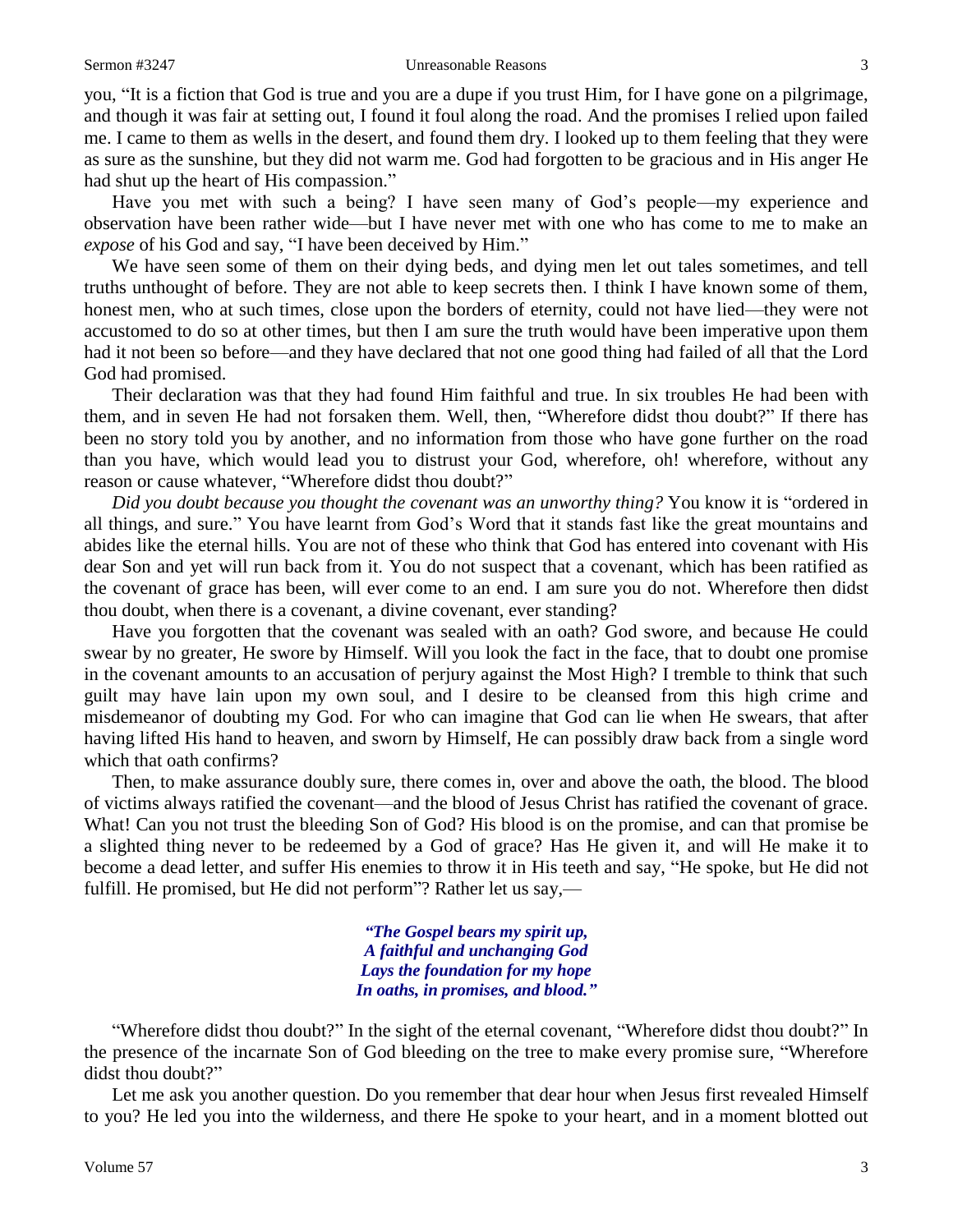your sins like a cloud. Then your love to Him was very warm. You went after Him into to wilderness, forsaking all for His dear sake. In the memory of that early love when He was near to you, how can you doubt Him?

Since that time He has helped you in all difficulties, and borne you up in all dangers, and has carried you all the days of old, so wherefore didst thou doubt Him? You have laid your head upon His bosom, and you have broken bread with Him, and dipped in the same dish with Him—and you have been as dear to Him as the ewe lamb in Nathan's parable was to its owner—you have been His darling.

You have had chaste fellowship with Him. You have been admitted into the secret place of the Most High. There were times when you could tell others what a dear Savior and a blessed Lord He had been to you. Yes, there were "high days and holidays" to you, when your heart did dance at the sound of His name. Wherefore didst thou doubt Him? What have you found out about Him that has led you into this state of heart? What has He done, or what have you heard of Him that could have brought you into such a condition, that you should doubt the Lord your God?

Now I will suppose some of the answers that might be given to this question of Christ. I hear one say, "*I doubted because I was in peculiar circumstances.* I hardly think anybody ever was in a condition similar to mine. I felt as if I was made peculiarly the target for the arrows of the Most High. I felt that I was the man that above all others had seen affliction."

Well, but do you think that these things were peculiar to God? Mark, He had promised that He would deliver you and bring you through. He had said, "I will never leave thee, nor forsake thee." Did that promise say, "except in a peculiar case"? Is there a caveat put at the end of such gracious words? "There may, however, arise some conditions in which this promise will not stand," you say. You know it is not so.

That promise, "I will never leave thee, nor forsake thee," has five negatives in it in the original text, sweeping away altogether all supposition that He could fail you. How could you say, "Mine was a peculiar case"? Peculiar as it is, Christ has suffered it—

# *"In every pang that rends the heart, The Man of sorrows had a part."*

You have not gone where Jesus has not gone. Nay, the way in which you have gone was first trodden by Him. In all your afflictions He was afflicted and therefore we say to you, "Wherefore do you doubt?" Your trial was peculiar to you, but not to Him.

"Oh! but" says another, "*I doubted because the difficulty was a new one.* It was so strong. I never before felt such perplexity. I never before experienced such a sensation of dismay!" But then your difficulty was not new to God. Had something happened to you which God had not foreseen? Did you suppose you were in a condition in which God never intended you to be and did not foreknow that you would be? Had you then outstripped His providence and outrun His love?

Have you forgotten how the Psalmist puts it? "If I take the wings of the morning, and dwell in the uttermost parts of the sea, even there shall thy hand lead me, and thy right hand shall hold me." Why, the Lord knew all about your case of old and provided for it. Then, "Wherefore didst thou doubt?"

"Oh, but" says one, "*my case was so terribly trying—*it consisted of a series of troubles—it involved such dire calamities and dangers." Still, what reason was there for doubt about that? Have you not heard that God's way is in the whirlwind, that His path is in the sea, and that the clouds are the dust of His feet? If your way is through the desert, did not He lead His people through a great wilderness, wherein there were fiery serpents and terrible drought? Did He not guard them in their desert march?

Were you in such a perplexing condition that you were worse off than the children of Israel in the Red Sea or by the brooks of Arnon? Yet the Lord helped them, so why should He not help you? Surely your circumstances must have been a small matter with Him who speaks and it is done—who wills and it is finished.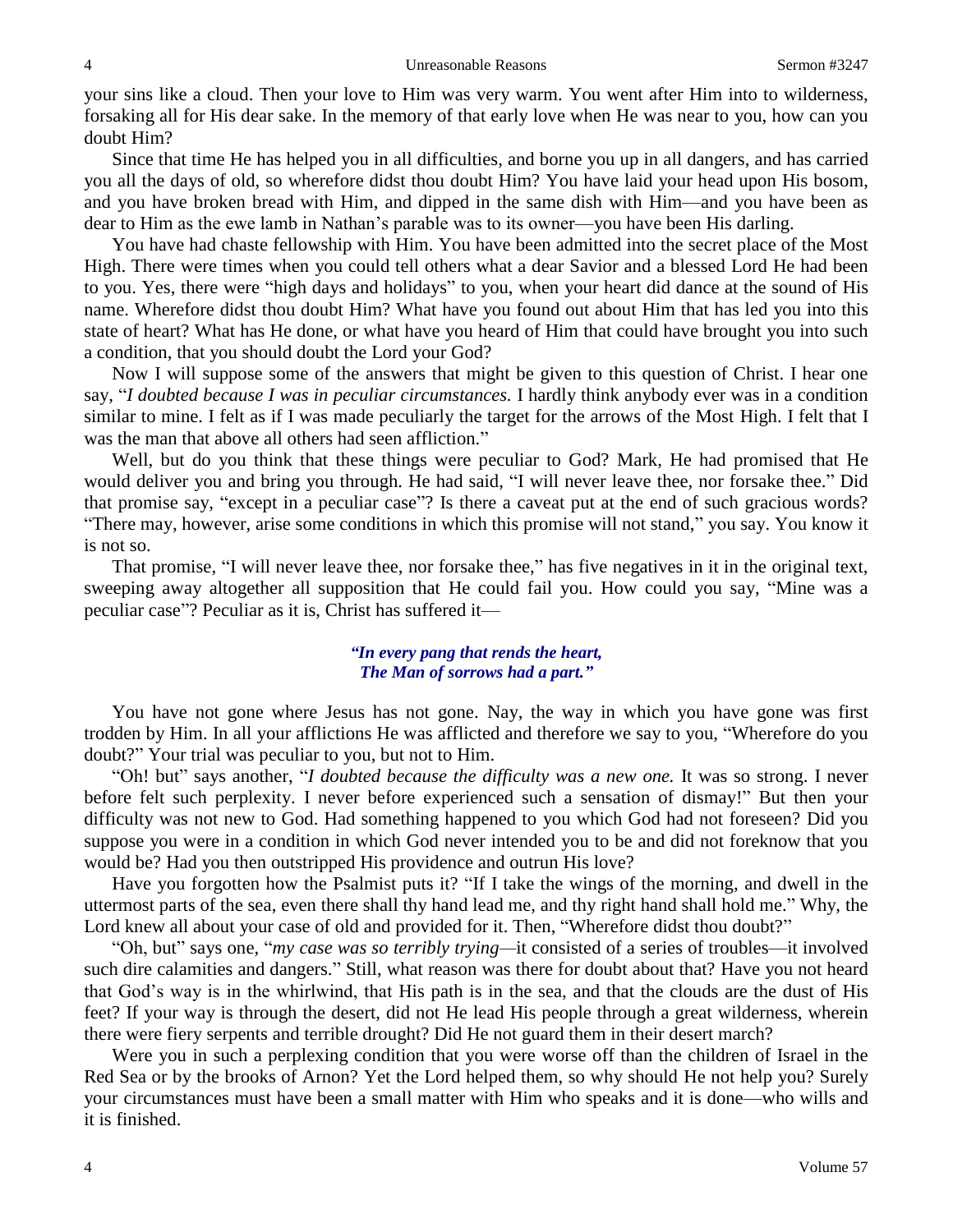"Ah, but I *labor under such a sense of personal weakness*." Just so, dear brother, but is that a novelty? Did you not know at the beginning that you were weakness itself, but that the Eternal God faints not, neither is weary? If you had cause to suspect Him of weakness, then there would be a reason for doubting Him—but to find out that you were weak was stale news indeed, for you are weak as water and were always so.

Did the covenant run thus—that you were to fight the battle alone at your own charges and carry yourself to heaven? Was it not stated in another place that God, JEHOVAH-Jireh, would preserve His people to the end? "Wherefore didst thou doubt?"

For a man to say, "I doubted because I was weak," is simply to give an unreasonable reason for perpetually doubting. If I doubt you, my brother, because of something in myself, that is an absurd thing to do. I can only reasonably doubt you because of some failure in you*.* If I doubt because of some weakness in myself, I put the saddle on the wrong horse. I may be led to doubt and despair about myself—that is right enough, it is clear and logical—but to doubt God because I am weak, is fantastic and ridiculous. Oh! be rid of that, I pray you.

"But my doubt," says one, "arose from another reason. *I lost so many friends one after another.*  They died or they deserted me." Well, was your faith dependent upon your friends? If so, it is little marvel that your faith failed you. Have you learnt that wonderful sixty-second Psalm, which we call the "only" Psalm because it has the word "only" ever so many times, beginning with it indeed, though our translation has it, "*Truly* my soul waiteth upon God"?

You know how David there says, "My soul, wait thou *only* upon God; for my expectation is from him." If you built your hope on God alone, and He was the one pillar of your confidence, what if God's providence knocked away all those useless buttresses of your own—it could make no difference to the real strength of your faith.

If a man trusts in God *and* his friends, he has no secure trust. He is like one that has one foot upon the rock and another on the quicksand. Betwixt two stools, we know what comes, even though the two stools are good ones. To trust in God and to trust in friends is poor trusting. O beloved, if our faith was what it should be, it would lean upon the Lord alone, so that if we had none left to comfort us, we should still be able to say, "Though he slay me, yet will I trust in him." There is no reason to doubt God because friends fail us.

"Still I must say," adds another, "that *I was so tossed to and fro that I could not see my way*." Oh! that was the reason, was it? I heard it said, the other day, when I wanted to know a man's character, and asked whether I could trust him, "Yes, you can trust him as far as you can see him"—and I knew what was meant by that. But is that what you mean about your God*—*that you can trust Him only as far as you can see Him?

Oh, shame! Shame! Shame! And yet I am afraid that the rebuke might come home to many of us. We want to see how He will deliver us before we rely upon Him. Now, of all the questions that ought to be banished from the lips of a reasonable man, that should be silenced the soonest, when we have to deal with an almighty God. What have I to do with *how* God will deliver? He will do it somehow and that is enough for me.

He will do it in the best manner. He will do it in the wisest manner. He will do it in the manner that will bring the most glory to His name, and in the end, most profit to His people. Therefore, let us be content to know that it will be so and not ask, "How?" and begin to doubt the Eternal God, "Wherefore didst thou doubt?"

I will put it in this way, beloved. *Did any of you ever get any good through doubting?* Did you ever prosper because of it? Did doubt ever calm a sorrow? Did it ever allay a fear? Did that handkerchief ever wipe tears from your eyes? Did you ever find your distrust a staff to lean upon? Did your doubts improve your circumstances? When you have had suspicions of your God, have they ever filled your purse or put bread upon your table? If the rain were about to spoil your crops, did your doubts and fears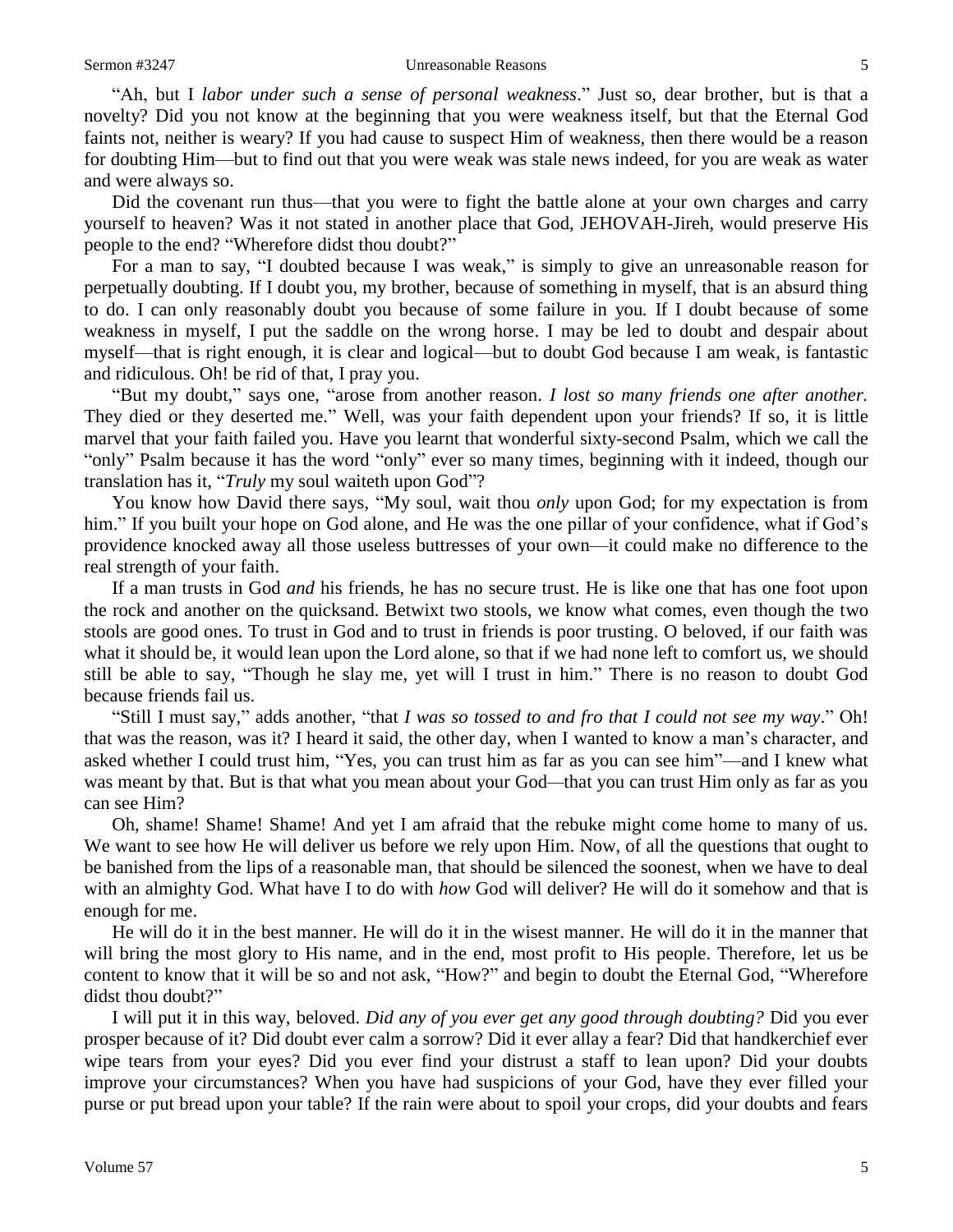bring fine weather? If the skies were unpropitious and you needed rain, did your distrust ever make the clouds burst with showers? Oh! you cannot say that it was ever so.

I will put it another way—*Did your doubts ever glorify God?* Did you ever influence a sinner in the right way by distrusting God? Did you ever bring to Jesus Christ the slightest honor by pouring suspicion on His love? Has it not been all the other way? Do you not think that you often grieve the Holy Spirit by doubting? Do you not think it very likely that Christ has taken it hard that His beloved should doubt Him?

I do not know anything that would cut me to the quick more than to be suspected and not believed by those I love. We may go outside into the market and make a statement—and if strangers are suspicious, we are not surprised—but within the boundary of our own house, if our child or our wife should not be able to trust us, there would be an end to all the joys of the family.

Oh! how Christ's heart must be pierced when those He died for doubt Him. When those He has helped and succored, blessed and caressed, made to sit under His shadow and eat of His fruit, yet, in the day of trial look somewhere else for help—run to broken cisterns that hold no water, and will not come to Him the fountain of living waters.

This is what in the Old Testament He calls playing the harlot. And though the term be harsh, yet since it is so constantly used in Scripture, I cannot help referring to it. He calls this sin a lack of spiritual chastity to Himself. It is a departure into a mental adultery, when the soul goes gadding abroad to this and that person or thing for comfort—instead of keeping to her Lord.

Drink waters out of your own cistern and let your soul be always ravished with His love. Let Him be as the loving hind and as the pleasant roe to you. But go not after other lovers, for if you do, they will be a mockery to you and drive you back one day with bitter taunts. You will be compelled at length to say, "I will go and return unto my first husband, for then it was better with me than now." Beloved, Jesus deserves our trust—let us give it to Him.

Our doubts and fears have often prevented Him showing us more of Himself. He has said, "I have told you of these earthly things that are in My kingdom and you believe Me not. How shall you believe Me if I tell you of heavenly things?" Our dear Lord has many things to say to us, but we cannot bear them yet because we are so unbelieving.

But if we had more faith and rested like little children upon Him, He would tell us more and show us more. We might have been a long way further on the road if we had not been hindered by unbelief. Of how many places might it not be said, "He could not do many mighty works there, because of their unbelief?"

Unbelief seems to hamper omnipotence, to tie the hands of the Almighty. We do not know what losers we have been by our unbelief. God grant, then, that as we turn this question over, it may breed repentance in our spirits. And as we find how impossible it is to answer it, we may go and say, "Lord, we have no excuse to make. Only give us more of Your Spirit. We believe; help You our unbelief."

**II.** Now a few minutes may be spent in speaking, secondly, TO THOSE WHO DESIRE TO BELIEVE IN JESUS, BUT FEEL THAT THEY CANNOT. To such, as I have already said, the question must be slightly altered. I will ask each one of them, "Wherefore dost thou doubt?"

There once come into this place a young man, who is now a minister of the Gospel, and he has told us how he became converted to God. He sat over in the gallery yonder, in great distress of mind, because he could not feel his sins enough. On that particular occasion I said, "There is over in the gallery yonder a young man that feels that he is too great a sinner to be saved, therefore he does not believe in Jesus."

"Ah!" my friend said, "I thought to myself, 'I wish I was like that young man, I should like to feel the greatness of my sin.'" But then in my sermon I went on to say, "There is another young man in that gallery who would give his eyes to feel as the other one feels. They are a pair of fools," I said—"the one for believing that he is too great a sinner for an omnipotent Savior to forgive—and the other for imagining that Christ wants his strength of feeling to fit him for salvation, as if Jesus could not save him just as he is."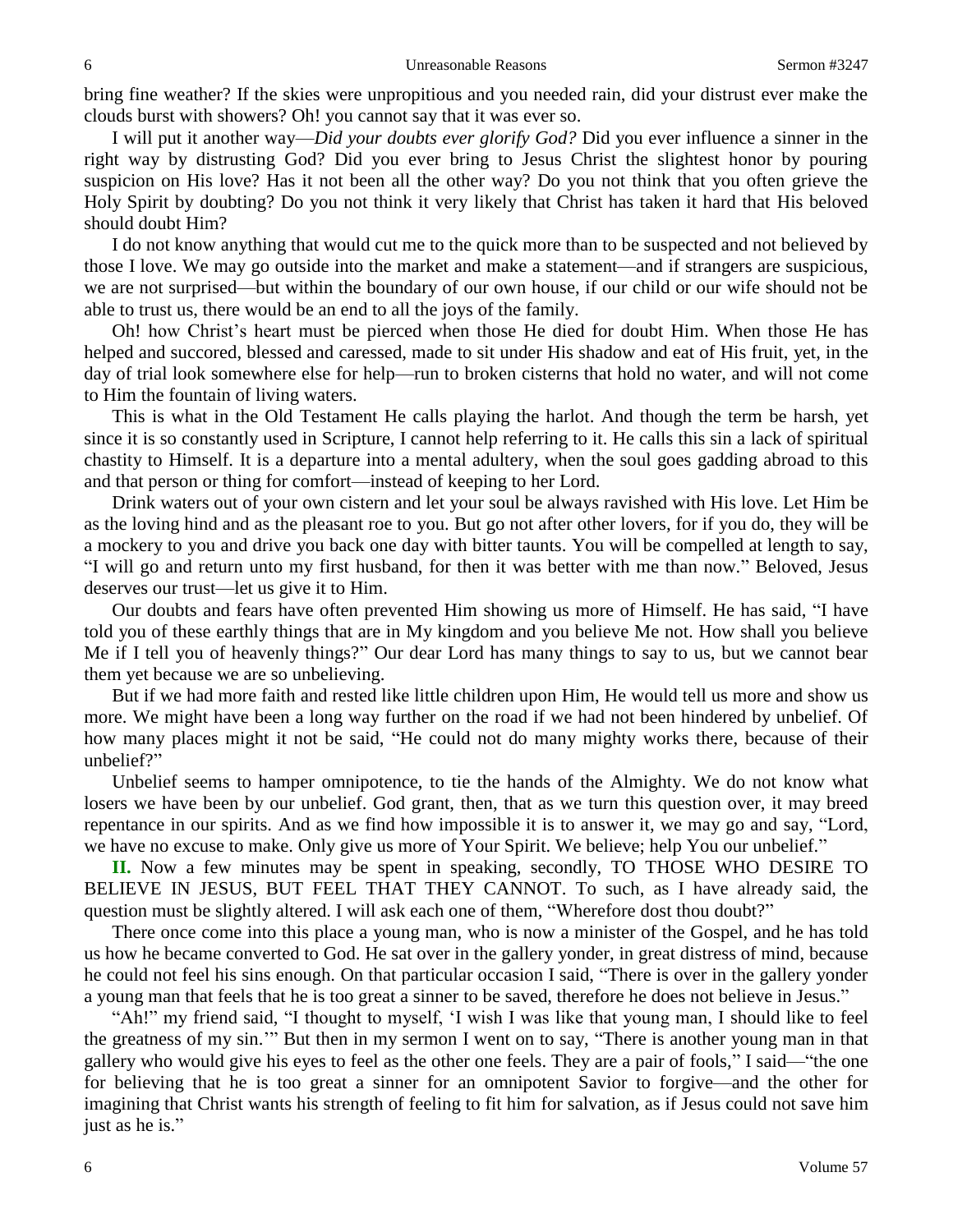If one is saying, "*I cannot be saved because of the greatness of my sins*," you give God the lie in the same manner, for Jesus said, "All manner of sin and of blasphemy shall be forgiven unto men." And there is that grand text, "The blood of Jesus Christ his Son cleanseth us from all sin." "He is able also to save them to the uttermost that come unto God by him," and He is able to save them now. There is no reason for your doubting, for every sin that it is possible for you to commit, it is possible for Christ to forgive.

But the other says, "My trouble is, not that I feel I am a great sinner, but that *I do not feel that I am a great sinner*." The notion has been entertained by some that there is a certain amount of feeling required before we are fit for Christ, and a good deal of preaching has gone to show that the sinner is to fit himself for Christ. I have read descriptions of the sinner's fitness that really were true enough about those who were saved, but were most discouraging and ungospel-like if they had reference to those who were not saved.

Jesus Christ has come to seek and to save that which was lost. If you are lost, He has come to save you. It is not merely those who feel that they are lost—there are special promises for them—but those who are so lost that they do not even feel it. He even comes to give a sense of being lost to those who have no sense of it.

And mark you, if Jesus waited till sinners of themselves felt their need of Him, He would never save one. It is as much His work to make us feel our need as it is to supply our need, and Hart has well put  $it,$ —

> *"True belief and true repentance Every grace that brings us nigh, Without money, Come to Jesus Christ, and buy."*

If you cannot come *with* a broken heart, come *for* a broken heart. If you are all bad and there is no good about you, not even a good feeling, yet still the Gospel says to you, and to every creature under heaven, "Believe on the Lord Jesus Christ, and thou shalt be saved."

"Still I must feel," says one. Yes, you will feel, and feel as you never felt before, if you listen to this message. "Incline your ear, and come unto me. Hear, and your soul shall live." Believe in the crucified Savior. Trust yourself with Him, for there is no salvation in any other.

Salvation is not in your feelings, but *in His work.* Salvation is not in looking at the bites of the serpent, but in looking at the brazen serpent on the pole. Salvation is not in studying your leprosy, but in looking to the great High Priest, who puts His hand on you and says, "I will, be thou clean"—not in poring over your blindness, but in lifting up your face to Him who puts His finger on your sightless eyeballs and says, "See, for I have given you sight"—not in trying to untwist the grave clothes, but in obeying that glorious voice that says, "Lazarus, come forth," even to one who has lain three days in his grave already. It is not you that are to do the saving—it is Christ who is the Savior.

If you have any reason for doubting Christ, then doubt Him. But how can you doubt Him? Is He not able to save? He is the Son of God. Do you believe this? Did He not die, "the just for the unjust, that he might bring us to God"? Do you doubt the efficacy of His death? Can you stand at the foot of the cross and hear Him cry, "It is finished," and then say, "That is not enough for me"? Do you think that to be incomplete which He says is finished?

And when He has entered into His Father's glory and sat down because He has forever completed the work of atonement, would you rouse Him up? Would you take Him away from His rest and say, "You have not finished the work—it is still incomplete"? Oh! say not so. If you should entertain such a thought, your unbelief would be reckless indeed.

To me, (I speak it as in the Lord's sight) it seems this day as if I *must* trust Jesus and as if, racking my invention and troubling my brain, *I cannot think of a reason for doubting the Son of God*. Yet was I once as plentiful in doubts and fears as you are, poor sinner. I quibbled with Him about this and I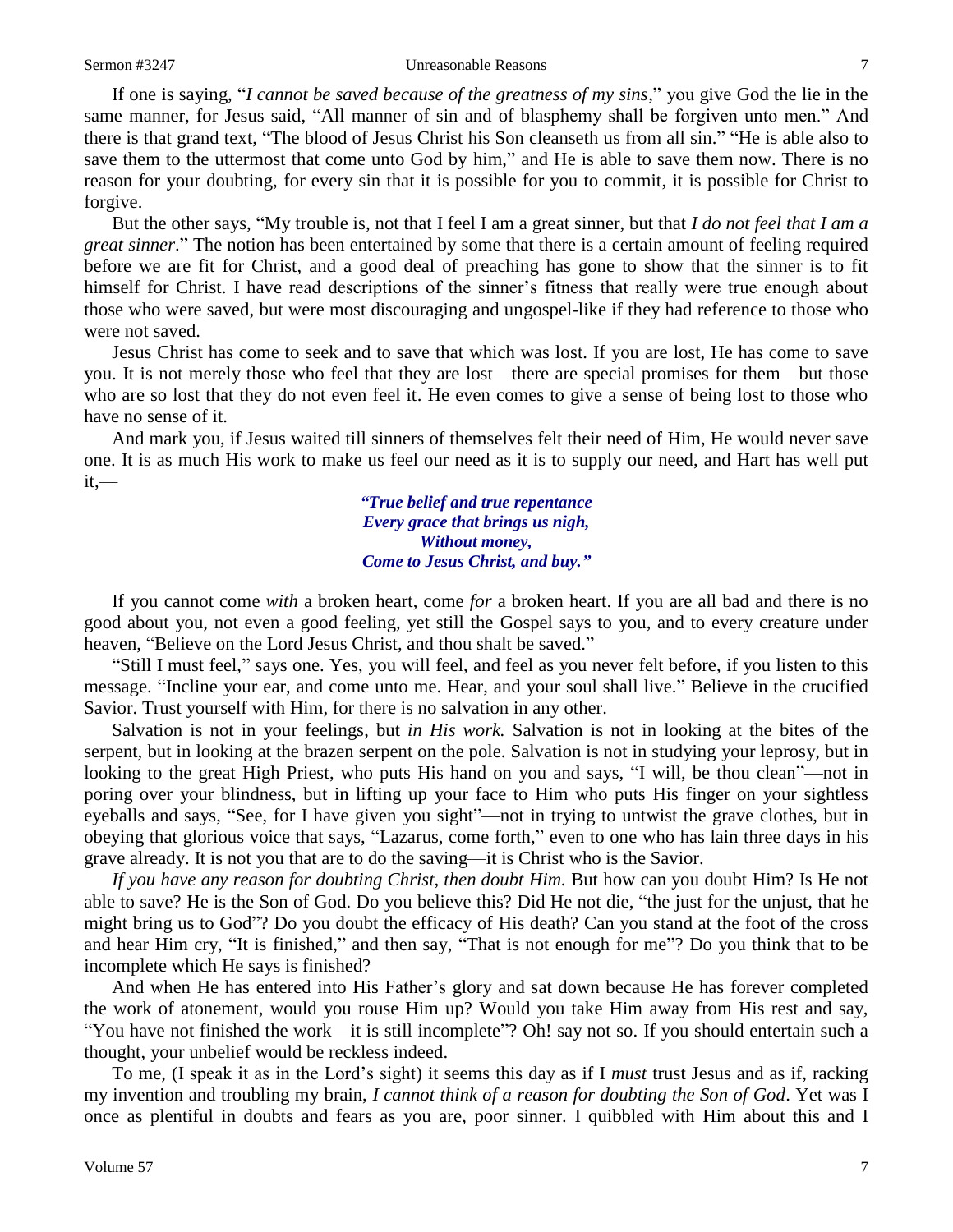quibbled with Him about that, and all the answer He gave me, was, to show me Himself and to say, "Look unto me, and be ye saved all the ends of the earth."

I wanted some ceremony, or some dream, or some strange feeling, or some revelation—I knew not what I wanted—but this I know, that I stood quibbling and quibbling still, till I doubt not I should have quibbled myself into hell if at last I had not felt too wretched to continue in such a miserable business and I just allowed myself to faint away into the arms of the Savior and to wake up saved.

I gave up my quibbles, I gave up my good works, such as they were, (wretched things!) I gave up reliance upon feelings and reliance on prayer—and came to rely only upon Him. And now, at this day, if He cannot save a poor sinner who trusts in Him alone, I shall be damned. And if there is anything wanted to save a soul except the precious blood and perfect righteousness of Jesus, I must be lost.

Sinner, you have as much to trust in as I have, for I have not anything. I have not the weight of a grain of dust of merit of my own. I have not a rag. I have not a thread left of anything I can rely upon, except that dear Lord whom God has set forth to be "the propitiation for our sins; and not for ours only, but also for the sins of the whole world." Wherefore then dost thou doubt?

*Are God's words after all false?* Does He say, "Ho, every one that thirsteth, come ye to the waters, and he that hath no money; come ye, buy, and eat; yea, come, buy wine and milk without money and without price," and does He mean to shut the door in your face when you do come? Does He say, "Whosoever will, let him take the water of life freely," and when you come, will He say to you, "I refuse you—I did not mean you"?

Do you think that God's invitations are, after all, a hideous mockery at the woes of men? It cannot be! When He says, by the mouth of His servants, "Whosoever shall call upon the name of the Lord shall be saved," is it true or not? When He says, "He that believeth and is baptized shall be saved," is it true or not?

When He says, "Let the wicked forsake his way, and the unrighteous man his thoughts; and let him return unto the LORD, and he will have mercy upon him; and to our God, for he will abundantly pardon," is it true or not? If it be true, wherefore dost thou doubt? Will you make God a liar? You will do so if you do not trust His promise.

Once more, O sinner, *to what end and purpose did Jesus come into the world* to bleed and die, if after all there is no forgiveness for sinners, and if those that seek His face will be rejected? When men make a mockery of others, they do not often do it at vast expense. Do you think God has hung His Son upon the tree for mockery? That He has pierced Him with death-smarts—and all to laugh at sinners?

"Ah! but I am such a great sinner." And do you think that Christ came into the world to be a little Savior to little sinners? Is He a physician that can only heal cut fingers? Do you think that?

He is the Son of God and sin seems to vanish in His august presence. When I look at the needs of this city of London and see how many people there are, I am ready to ask, "How shall they all be fed? Where shall there be flocks and herds to supply them?" But if I go to the great markets in the early morning and see the meat and other food there, I change my mind and inquire, "Wherever can there be people enough to eat all this provisions?"

So, when I look at a sinner's sin, I say, "How can this ever be washed away?" But when I look at the Savior's blood, I seem to say, "Sin is readily enough put away in such a fountain as this!" I change my tone and whereas I thought sin too great to be atoned for, I come to think the atonement almost too great for human sin, if such might be. I cannot conceive it possible that God will find any difficulty in forgiving sin after such an atonement has been made. "Wherefore dost thou doubt?"

Now I will give you two great reasons for doubting and then I have done.

The first time I can recommend any sinner to doubt the Savior is when he finds a fellow sinner who has been to Jesus, and has rested in Him, and yet has perished. Now, set out upon this journey. Ask all God's people one by one, and see if God has rejected them. Look at those you knew, who were like yourself—perhaps they were drunkards, perhaps they were swearers. Now that they have sought the